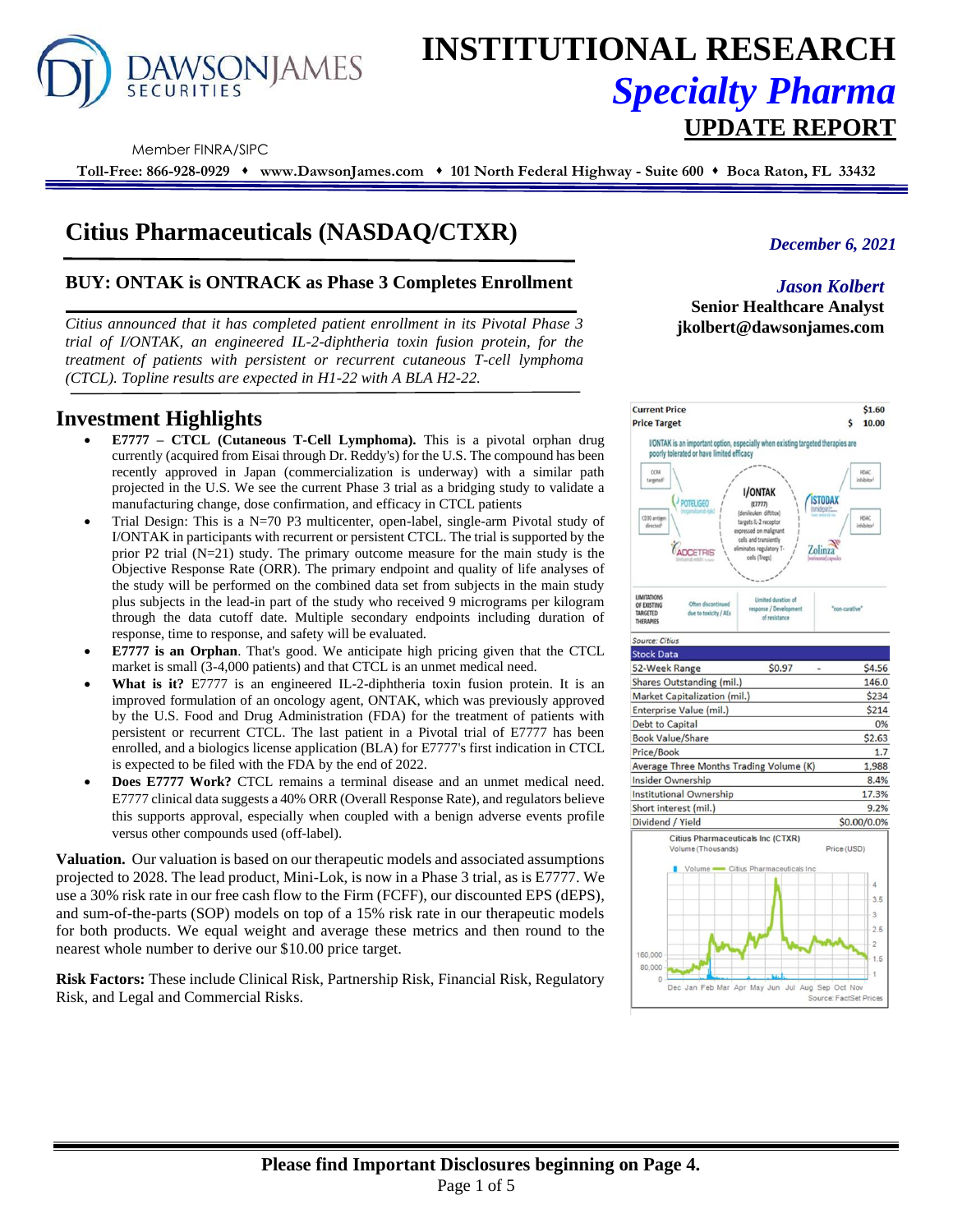

#### **Exhibit 1. Income Statement**

| Citius Pharmaceuticals: Income Statement (\$000)           |           |           |                |           | December | <b>March</b> | June           | Sept. YE                 |                          |                |         |         |         |         |         |         |
|------------------------------------------------------------|-----------|-----------|----------------|-----------|----------|--------------|----------------|--------------------------|--------------------------|----------------|---------|---------|---------|---------|---------|---------|
| YE Sept.                                                   | 2017A     | 2018A     | 2019A          | 2020A     | 1Q21A    | 2Q21A        | 3Q21A          | 4Q21E                    | 2021E                    | 2022E          | 2023E   | 2024E   | 2025E   | 2026E   | 2027E   | 2028E   |
| Mino-Lok, U.S. ST & LT CVC Revenues                        |           |           |                |           |          |              |                |                          |                          | $\sim$         | 103.162 | 210,471 | 322,052 | 438,034 | 558,548 | 569,775 |
| <b>CTCL Revenues</b>                                       |           |           | $\sim$         |           |          |              |                |                          |                          | $\sim$         | 31.345  | 79.937  | 114.162 | 133.093 | 135,768 | 138,497 |
|                                                            |           |           |                |           |          |              |                |                          |                          |                |         |         |         |         |         |         |
|                                                            |           |           | <b>Section</b> | ×.        |          | х.           | <b>Section</b> | <b>ALC</b>               | . .                      | <b>Section</b> | 134.507 | 290.409 | 436.214 | 571.127 | 694.317 | 708.272 |
| Expenses                                                   |           |           |                |           |          |              |                |                          |                          |                |         |         |         |         |         |         |
| Cost of goods sold                                         |           | $\sim$    | $\sim$         |           |          |              | $\sim$         | $\overline{\phantom{a}}$ | $\overline{\phantom{a}}$ | $\sim$         | 20,176  | 43,561  | 65,432  | 85,669  | 104,147 | 106,241 |
| <b>COGS % of Revenue</b>                                   |           |           |                |           | 15%      | 15%          | 15%            | 15%                      |                          | #DIV/0         | 15%     | 15%     | 15%     | 15%     | 15%     | 15%     |
| Research and development                                   | 5.873     | 6.563     | 8.596          | 8.813     | 6.191    | 1,551        | 2,204          | 2,500                    | 12,446                   | 13,000         | 14.000  | 14.280  | 14,566  | 14.857  | 15,154  | 15,457  |
| R&D % of Revenue                                           |           |           |                |           |          |              |                |                          |                          |                |         |         |         |         |         |         |
| G&A                                                        | 12.126    | 6.447     | 6.285          | 8.095     | 1.689    | 2.293        | 3,407          | 3.400                    | 10.789                   | 15,000         | 15,300  | 18,000  | 20,000  | 20,400  | 20,808  | 21,224  |
| SG&A % of Revenue                                          |           |           |                |           |          |              |                |                          |                          |                |         |         |         |         |         |         |
| Stock based comp. G & A                                    | 1.973     | 780       | 715            | 803       | 277      | 342          | 374            | 375                      | 1,367                    |                |         |         |         |         |         |         |
| <b>Total expenses</b>                                      | 19.972    | 13.789    | 15.596         | 17.462    | 8.156    | 4.186        | 5.984          | 5.900                    | 24.227                   | 28.000         | 49,476  | 75.841  | 99.998  | 120.926 | 140.110 | 142,922 |
| Oper. Inc. (Loss)                                          | (19, 972) | (13,789)  | (15, 596)      | (17, 462) | (8, 156) | (4, 186)     | (5,984)        | (5,900)                  | (24, 227)                | (28,000)       | 85.031  | 214.567 | 336,216 | 450,201 | 554,207 | 565,350 |
| Interest Income                                            | 47        | 818       | 53             | 68        | 13       | 69           | 60             |                          |                          |                |         |         |         |         |         |         |
| Gain (loss) on revaluation of derivative warrant liability |           | 450       |                | 110       | (4)      | (4)          | 100            |                          |                          |                |         |         |         |         |         |         |
| Interest Expense                                           |           | (16)      | (16)           | (16)      |          |              |                |                          |                          |                |         |         |         |         |         |         |
| <b>Pre-tax income</b>                                      | (20.769)  | 1.253     | (15, 560)      | (17.299)  | (8, 147) | (4, 121)     | (5,824)        | (5,900)                  | (24, 227)                | (28.000)       | 85.031  | 214.567 | 336.216 | 450.201 | 554.207 | 565,350 |
| Income Tax Benefit (Provision- Warrant)                    |           | $\sim$    |                |           |          | (206)        | 1,451          | (295)                    | 950                      | (2,800)        | 12,755  | 42,913  | 84,054  | 135,060 | 193,972 | 214,833 |
| <b>Tax Rate</b>                                            | 0%        | 0%        | 0%             | 0%        | 5%       | 5%           | 5%             | 5%                       | 5%                       | 10%            | 15%     | 20%     | 25%     | 30%     | 35%     | 38%     |
| <b>GAAP Net Income (loss)</b>                              | (4,952)   | (12, 537) | (15,560)       | (17, 299) | (8, 147) | (3,915)      | (7, 275)       | (5,605)                  | (24, 941)                | (25, 200)      | 72.276  | 171.654 | 252,162 | 315.141 | 360.235 | 350,517 |
| <b>GAAP-EPS</b>                                            | (3.55)    | (1.22)    | (0.53)         | (0.46)    | (0.15)   | (0.03)       | (0.04)         | (0.03)                   | (0.25)                   | (0.15)         | 0.41    | 0.96    | 1.36    | 1.65    | 1.83    | 1.73    |
| Non GAAP EPS (dil)                                         | (3.55)    | (1.22)    | (0.61)         | (0.46)    | (0.15)   | (0.03)       | (0.04)         | (0.03)                   | (0.25)                   | (0.15)         | 0.41    | 0.96    | 1.36    | 1.65    | 1.83    | 1.73    |
| Wgtd Avg Shrs (Bas) - '000s                                | 5,842     | 10,731    | 20,162         | 39,165    | 55,577   | 95,997       | 137,151        | 137,288                  | 106,504                  | 137,632        | 138,183 | 138,737 | 139,293 | 139,851 | 140,411 | 140,973 |
| Watd Ava Shrs (Dil) - '000s                                | 5.842     | 10.731    | 35,000         | 39.165    | 55.577   | 132.379      | 165,000        | 166.650                  | 129.901                  | 169.166        | 174.292 | 179.574 | 185.015 | 190.621 | 196.397 | 202.348 |

*Source: Dawson James estimates, company reports*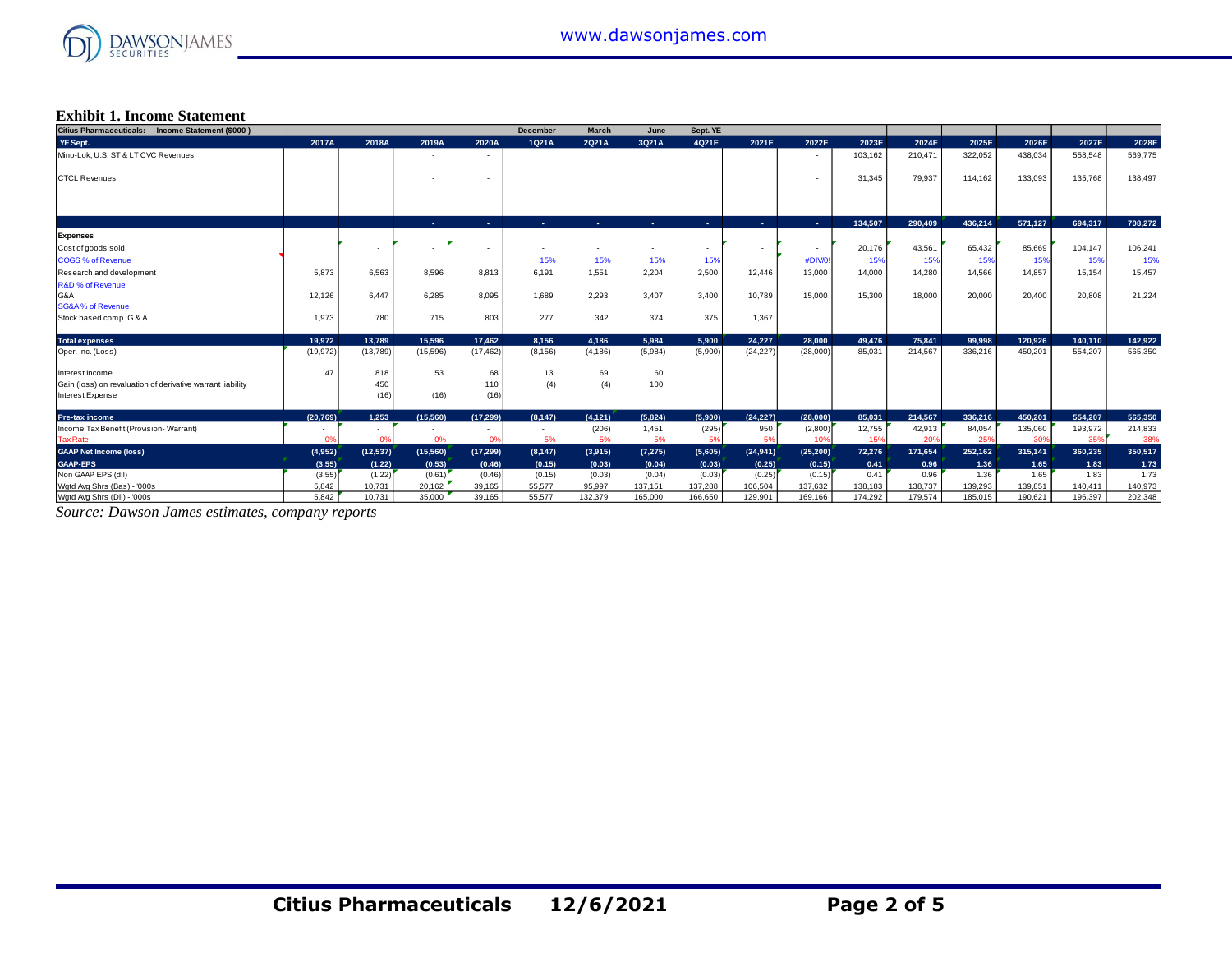

#### **Risk Analysis**

In addition to the typical risks associated with development stage specialty pharmaceutical companies, potential risks specific to Citius Pharmaceuticals, Inc. are as follows:

**Partnership risk**. Citius Pharmaceuticals, Inc. is in discussions with possible partners today, but there can be no assurances that the company will be able to secure a favorable partnership.

**Commercial risk.** There are no assurances that the company will be able to achieve significant market share and become profitable.

**Clinical and regulatory risk.** Lead products have to complete clinical trials. Trials may not produce results sufficient for regulatory approval.

**Financial risk.** The company may need to raise capital in the marketplace, and there can be no assurances that the company will be able to successfully raise capital and or do so at favorable terms.

**Liquidity Risk.** The stock is thinly traded. We note that management owns a significant percentage of the company.

**Legal and intellectual property risk.** The company may have to defend its patents and technical know-how, and there can be no assurances that the patents will not be infringed or will be held as valid if challenged, and or that the company may infringe on third parties' patents.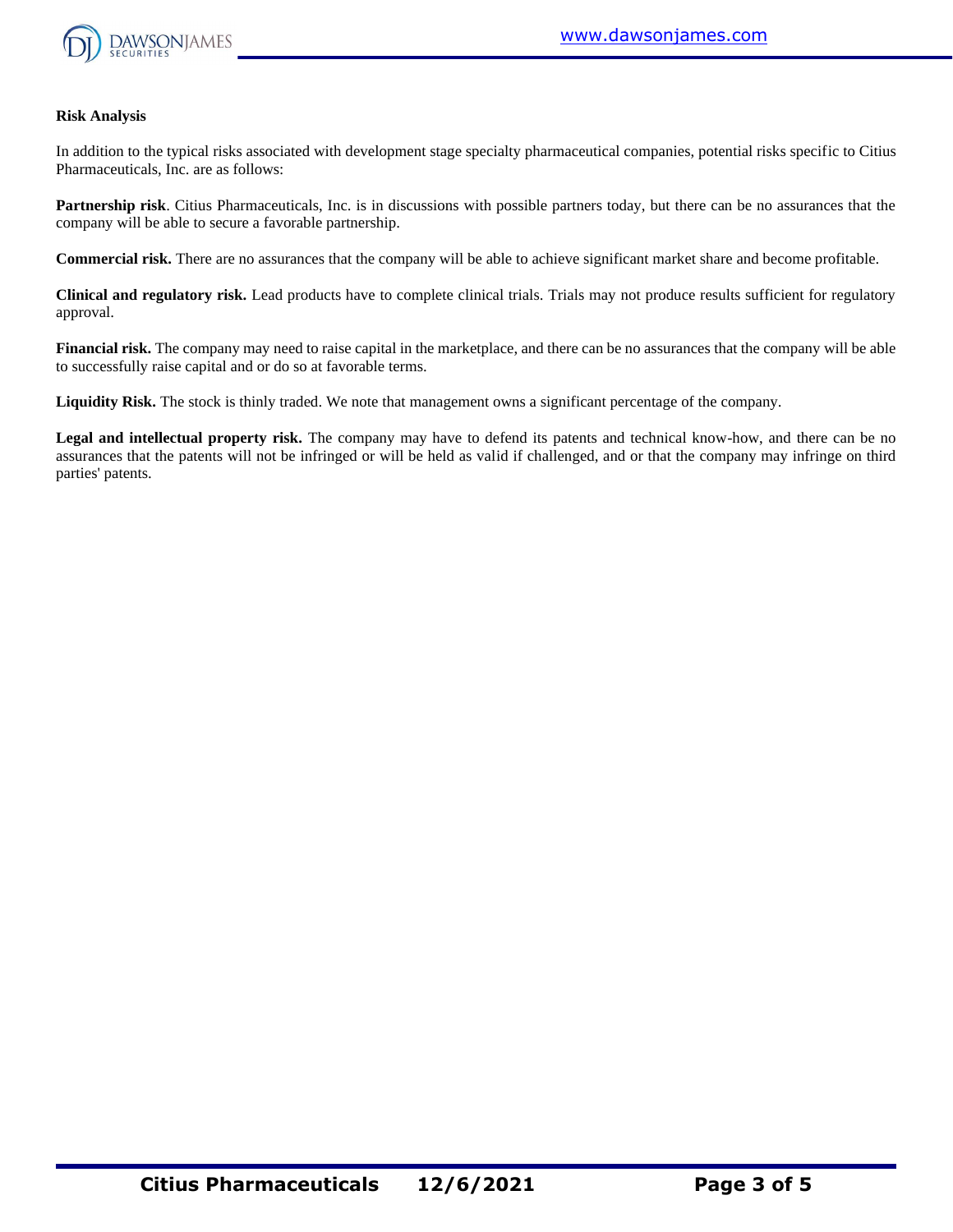

#### Companies mentioned in this report

#### **Important Disclosures:**

#### **Price Chart:**



| Price target and rating changes over the past three years:      |
|-----------------------------------------------------------------|
| Initiation – Buy – $12/15/2017$ – Price Target \$10.00          |
| Update $-$ Buy $- 7/6/2018$ – Price Target \$10.00              |
| Transfer $-$ Buy $-$ 9/6/2019 – Price Target \$7.00             |
| Update $-$ Buy $-$ 10/7/2019 $-$ Price Target \$7.00            |
| Update $-$ Buy $-$ 12/19/2019 – Price Target \$7.00             |
| Update $-$ Buy $- 2/4/2020$ – Price Target \$7.00               |
| Update $-$ Buy $- 2/25/2020$ – Price Target \$7.00              |
| Update $-$ Buy $-$ 5/26/2020 $-$ Price Target \$7.00            |
| Update $-$ Buy $-$ 9/28/2020 $-$ Price Target \$7.00            |
| Update $-$ Buy $-$ 9/29/2020 – Price Target \$7.00              |
| Update $-$ Buy $-$ 11/30/2020 $-$ Price Target \$7.00           |
| Update $-$ Buy $-$ 1/26/2021 $-$ Price Target \$6.00            |
| Price Target Change - Buy $-2/18/2021$ - Price Target \$8.00    |
| Update $-$ Buy $-$ 3/10/2021 $-$ Price Target \$8.00            |
| Update $-$ Buy $-$ 5/21/2021 $-$ Price Target \$8.00            |
| Update $-$ Buy $-$ 6/9/2021 $-$ Price Target \$8.00             |
| Update $-$ Buy $-$ 7/1/2021 $-$ Price Target \$8.00             |
| Price Target Change $-$ Buy $-$ 9/9/2021 – Price Target \$10.00 |
| Update $-$ Buy $-$ 12/6/2021 – Price Target \$10.00             |

Dawson James Securities, Inc. (the "Firm") is a member of the Financial Industry Regulatory Authority ("FINRA") and the Securities Investor Protection Corporation ("SIPC").

The Firm does not make a market in the securities of the subject company(s). The Firm has NOT engaged in investment banking relationships with the subject company in the prior twelve months, as a manager or co-manager of a public offering and has NOT received compensation resulting from those relationships. The Firm may seek compensation for investment banking services in the future from the subject company(s). The Firm has not received other compensation from the subject company(s) in the last 12 months for services unrelated to managing or co-managing of a public offering.

Neither the research analyst(s) whose name appears on this report nor any member of his (their) household is an officer, director or advisory board member of these companies. The Firm and/or its directors and employees may own securities of the company(s) in this report and may increase or decrease holdings in the future. As of November 30, 2021, the Firm as a whole did not beneficially own 1% or more of any class of common equity securities of the subject company(s) of this report. The Firm, its officers, directors, analysts or employees may affect transactions in and have long or short positions in the securities (or options or warrants related to those securities) of the company(s) subject to this report. The Firm may affect transactions as principal or agent in those securities.

Analysts receive no direct compensation in connection with the Firm's investment banking business. All Firm employees, including the analyst(s) responsible for preparing this report, may be eligible to receive non-product or service-specific monetary bonus compensation that is based upon various factors, including total revenues of the Firm and its affiliates as well as a portion of the proceeds from a broad